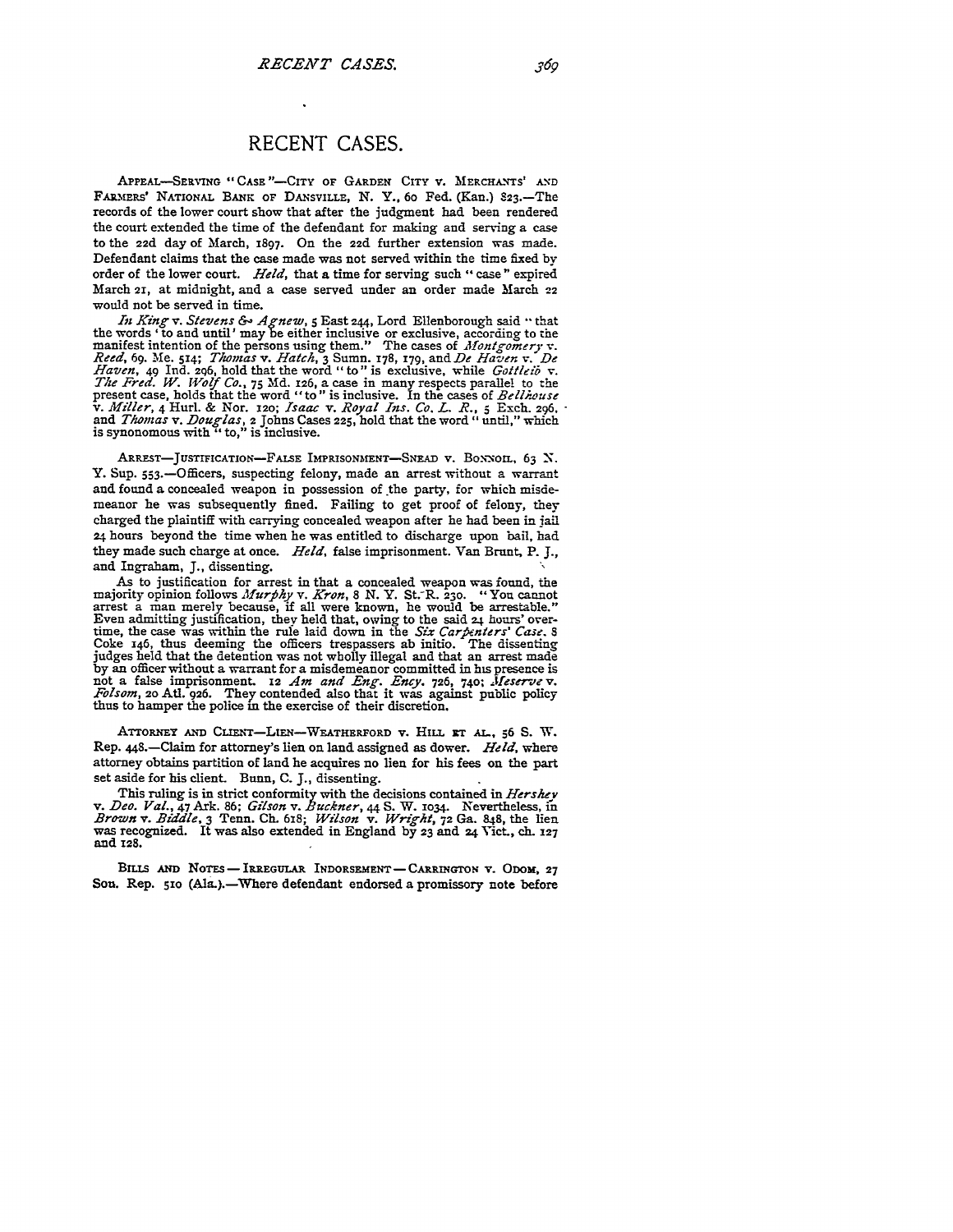delivery. *Held,* he is subjected to only the obligations of an endorsee, unless it is shown **by** oral evidence (which is held admissible) that he executed it as maker.<br>The authorities are hopelessly at variance on the question of anomalous

The authorities are imperessive at variance on the question of anomatom<br>indorsements; some courts holding such an endorser a joint promisor or surety,<br> $McGuire$  v. Bosworth, 1 La Ann 248. Pennsylvania regarding liens as a<br>gua notes in  $I$  ervices v. Catter, 11 Comments, while in  $Write$  and the nature of the conduction presumption that he interioded to be an original promisor seems to be conclusive. The difficulty of carrying out the intention of

CONSTITUTIONAL LAW-BANKRUPTCY-ALIMONY-BARCLAY V. BARCLAY, 56 **N. E.** 636.-Plaintiff in error brings record to the Supreme Court claiming that proceedings, resulting in a decree of alimony, should have been stayed in that Section 12 of Article II of the Constitution: "No person shall be imprisoned for debt, etc.," has been violated. *Held*, that there was no error com-<br>mitted by the Circuit Court.<br>The question as to whether alimony is a "debt" within the meaning of a

statute providing for relief from such debts by a discharge in bankruptcy, seems to be undecided. A decree for alimony and costs is a provable debt under Bankrupt Act of 1898. In  $re$  V an Orden, 96 Fed. 86. Alimony is not Chase v. Ingalls, 97 Mass. 524. Failure to pay alimony as directed by order<br>of court is no ground for imprisonment. Wightman v. Wightman, 45 Ill.<br>167; Steller v. Steller, 25 Mich. 159.

**CONSTITUTIONAL LAw-DENTISTRY-EXAMINATIONS-KNOWLES** v. **STATE,** 45 Atlan. 877 (Md.).-By a legislative act all persons wishing to practice dentistry in Maryland were required to pass an examination given by a State board of .examiners. **By** a clause in the act the board was allowed to waive the exami-

nation at its discretion. *Held*, that such an act was constitutional.<br>As to the constitutional right of a State to require examinations of this kind there can be no doubt. *Dent* v. W. Va., 129 N. S. 114; *Singer* v. *St* wave the examination by the board was not contenting upon it unreasonable and arbitrary power, thus making it come under the decision as laid down in *Yiek Wo* v. *Hopkins*, r18 U. S. 356. The court reached its decision o

CORPORATIONS-PROMOTERs-ATToRNEY **AND CLIENT-FREEMAN** IMP. **CO. v.** OSBORN, 6o Pac. Rep. **730** (Colo.).-Where an attorney rendered services to the promoter of a corporation, drawing articles of association, by-laws, etc. *Held,* the charge is an indebtedness of the corporation when it comes into existence. *Bell's Gas Co. v. Christie,* **79** Pa. St. 54; *Law v. Connecticut, etc., Ry. CO.,* <sup>45</sup> N. H. **370.** Contra, *Gent v. Manufacturer's Ins. Co.,* **107 I1. 652.**

CORPORATE STOCK-DAMAGES-EVIDENCE-MARKET QUOTATIONS-SALES-WILDES ET AL. V. ROBINSON, 63 N. Y. Sup. 811 (App. Div.).--In an action to recover damages for failure to deliver stock according to contract, evidence as to market quotations on said stock at a certain time was admitted to show its value. *Held,* inadmissible unless based **on** actual sales. New trial ordered. O Brien and Ingrahm, **J. J.,** dissenting.

370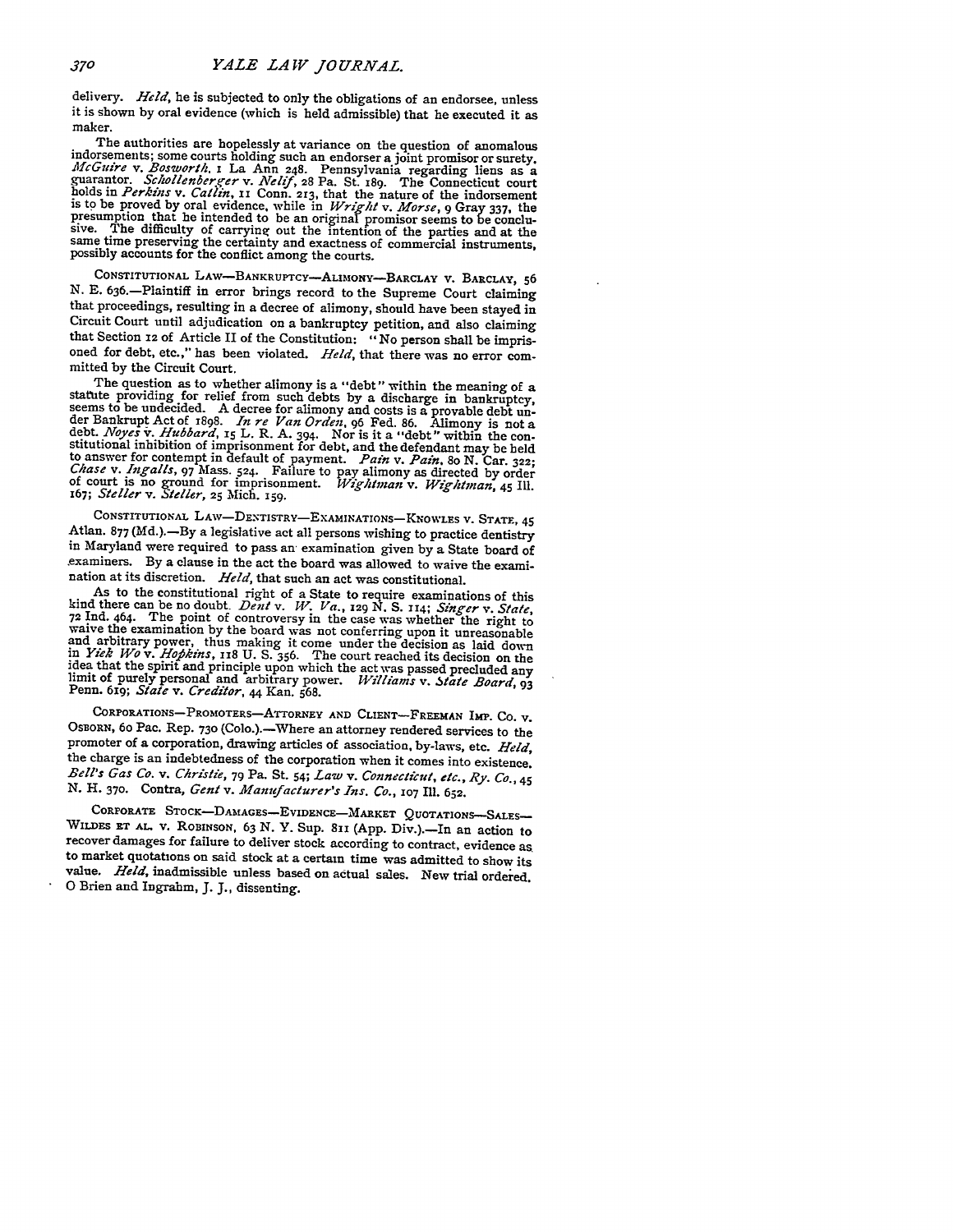The court held that a mere bid in a distant market, without proof of attending circumstances, is not competent evidence as to value of the property attending circumstances, is not competent evidence as to value of the property<br>in question. Whitney v. Thacher, 117 Mass. 527; Hanna v. Sanford, 20 W.<br>Dig. 288. The proper measure of damages was the difference between the price agreed to be paid and the market value of the stock at the contracted date of delivery. Interest is sometimes added. *Gibbons* v. *U*. S., 8 Wall 269; 5 Am. & Eng. Ency. 630. The dissenting judges held that in absenc 5 Ani. System, Line and School and the system of the contract of the contract of the contract of the contract of  $\frac{1}{2}$ . Sweet of a distant market is justified. Gregory v. McDowal, 8 Wend, 435; Durst v. Burton, 47 N. Y

**DIVORCE-CRuELTY-HAIGHT** v. **HAIGHT, 82 N.** W. **443** *(Iowa).-Held,* frequent and false charges of adultery made against a wife **by** her husband constitute cruelty for which a divorce may be granted.

The earlier courts were loath to consider this sufficient ground. False charges of adultery and obscene epithets do not constitute cruelty sufficient for the granting of a divorce. *Shaw* v. Shaw, 17 Ct. 189; *Harding* v. Harding, 22 Md. 337. There has been a tendency to change, and now a false and mali-**22 Md.** 337. There has been a tendency to change, and now **a** false and **mali-**cious charge of adultery is generally held sufficient cruelty. *Am. Eng. Ency. of Law* **(2d** ed.), 9-797, and cases cited there.

DIVORCE-DEATH OF PARTY-BEGBIE **V.** BEGBIE, 60 Pac. Rep. (Cal.) 667.-Where defendant in a divorce proceeding died after the rendering of a decree of divorce in the trial court and before a hearing in the appellate court (an appeal having been granted). *Held,* the action abated, and the relation of husband and wife with the property rights incident thereto was severed, and no review could be had. *Kirchner v. Dietrich*, **IIO Cal. 502;** *Barney v. Barney,* **14** Ia. 189. But see *Donner v. Howard, 44* Wis. **82,** which intimates that upon death of either party pending an appeal from a judgment granting a divorce, the appeal *would be reviewed* for purpose of protecting persons whose property interests were affected **by** the judgment.

ELECTRICITY-ACTION FOR CAUSING DEATH-FAILURE TO INSULATE WIRES -THOMAs, **ADMixISTRATOR, V. MARYSVILLE** GAS Co., **56 S.** W. **x53** (Ky.).-The defendant supplied the wires of a street railway company with electricity. The railway company failed to properly insulate its wires, thus causing death of plaintiff's intestate. *Held,* the Gas Company could be held liable for damages. Buchanan and DuRella, **J. J.,** dissenting.

This is one of the first cases in which this **exact** question has been decided. It would seem on principle that where an article was delivered to the vendee he would be liable for damages resulting from it. *Dixon v. Yales,* 2 Nev. **&** M. 202; *Foster* v. *Roper*, III Mass. 10. A person handling dangerous substances, however, does so at his peril. *Whart. Neg.* § 851, and thus the defendant in handling so dangerous a force as electricity, the nature of which in seeing that the wires which they charged for the Railway Company were properly protected. McLaughlin v. Electric Light Co., 100 Ky. 178.

ExcEssrVm **SENTENCE-HABEAS CORPuS-DE** BARA V. **U. S., 99** Fed. Rep. *<sup>9</sup> <sup>4</sup> 2.-Held,* upon habeas corpus proceedings, a sentence for a longer term than allowed **by** law was void only as to the excess, and discharge was refused. There are two rules, one considering the excessive sentence as an entirety and wholly void; the other holding only the excess void. The former was held in Ex parte Kelly, 65 Cal. 154; *Ex parte Page*, 49, Mo. 291; and *Ex parte Bernert,* 7 Pac. **C.** L. **1.** 460; the latter obtains in Alabama, Georgia, Kansas, Maine, Massachusetts, New York, West Virginia, Wisconsin, Virginia, and the Federal Courts. Sennott's Case **146** Mass. 489, *In re Graham,* 74 Wis. 450; *Peofile v. Baker,* **89 N. Y.** 46o, and *Ex fiarte, Max.,* 44 Cal 579.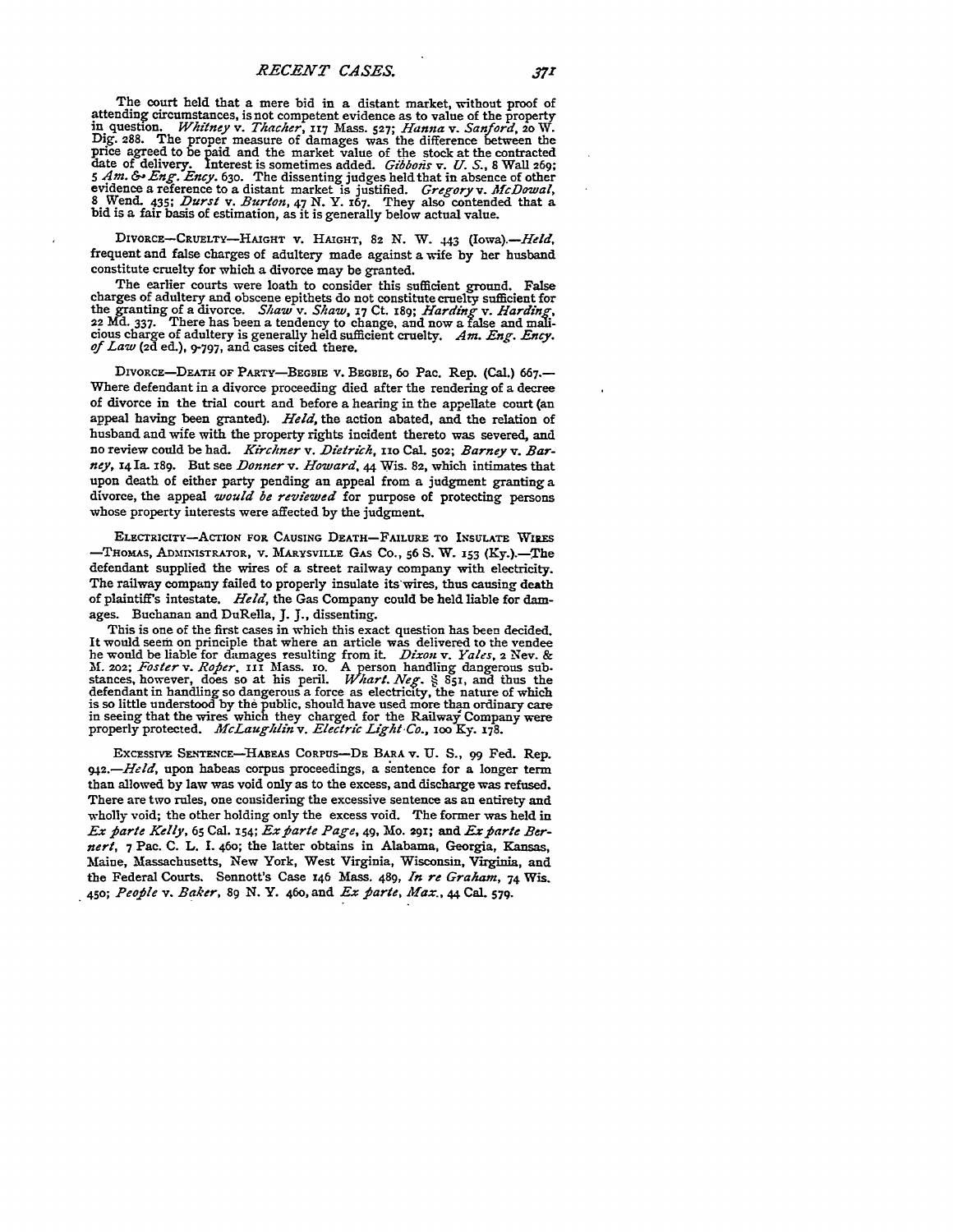FERRIES-ESTABLISHMENT BY A COMBINATION OF PERSONS FOR THEIR OWN BENEFIT-TANNER V. WARREN, **56** S. W. 167 Ky. i.-A number of persons combined and bought a boat for the convenience of themselves and their families in crossing a stream within the prohibited distance of an exclusive ferry privilege. *Held,* that there was a violation of the privilege, and an injunction would lie. Du Rella, **J.,** dissenting.

It is difficult to see just where the courts draw the line as to what will<br>constitute an infringement of a ferry privilege. The cases show that it<br>is no infringement for a person to transport his own properly in his own<br>b

FIRE INSURANCE-CONTRACT-POLICY-DELIVERY-PROOF OF LOSS-WAIVER -HICKS V. BRITISH AMERICA AssuR. Co., **56 N. E.** 743 **(N.** Y.).-A plaintiff's assignor had a conversation with defendant's local agent, and made a contract of present insurance for **\$2,500** upon his property. Two days later said property was destroyed by fire, and before the standard policy was received. When notified of the loss, defendant's agent denied that a verbal contract was made, but the agreement was conclusively proved in court. Plaintiff suing on breach of contract, defendant holds that the verbal contract embraced the conditions of the standard policy of fire insurance, which states that a proof of loss must be shown within sixty days after the fire. Plaintiff admits that he neglected to do this, but claims that the suit being for breach of contract, such proof of loss is immaterial. *Held,* the failure of defendant's agent to issue a standard policy and his denial of the contract was not a waiver of defendant's right to the provisions of the policy requiring a proof of loss. Landon, Werner and Haight, **J. J.,** dissenting.

In the cases of *Angell v. Insurance Co.,* 59 **N.** Y. **171,** and *Ellis v. In. surance Co., 50* **(N.** Y.) **4o2,** it was held that an agent had authority to make a verbal contract of insurance and that "recovery of the amount to be insured is proper, as damages for the breach of such contract." The court overrules these decisions on the ground that **they** were made before the Legislature had prescribed a standard policy of fire insurance in the State.

Judge Werner, in his dissenting opinion, contends that since the agent denied the verbal contract, plaintiff could regard it as rescinded and sue for breach. *Stokes v. Mackay,* **41 N. E.** 496.

GROWING CROPS-ATTACHING **CREDITORS-CASE ON SHARES-CURTNER V.** SYNDow. 6o PAC. REP. (Cal.) 462-Where rent for leased land was to be paid in a proportion of the crops, and the lessor assigned his interest in the growing crops to a third person. *Held,* as to the assignor's attaching creditors, the growing crops were personal property and title passed to assignee.

Much conflict of authority exists respecting the question of growing crops. *Tiedeman Real Prop. §* 2oi holds the lessor in a cropping contract has no vested interest in the crop. as such; his title vesting only after apportionment and delivery, to the same effect. *Aihen v. Smith,* **21** Vt. *181; Pickens v. Webster,* **3** La. Ann. **870,** holds the uncut crops under such an agreement subject to the lessee's creditors; also does *Ho ward Co. v. Kyte,* 28 **N.** W. Rep. (Ia.) 6o9, and *Long v. Leavers. 1o3* Pa. St. **517.** In support of the present case see *Pole v. Hurtle, x4* Cal. **403.**

HABEAS CORPUS-EXTRADrTIO.-TREATY **STIPULATIONS-COHN** V. **JONES, 100.** Fed. Rep. 639.-Plaintiff was extradited from Canada upon an information charging arson for the burning of a house, further described as in the occupa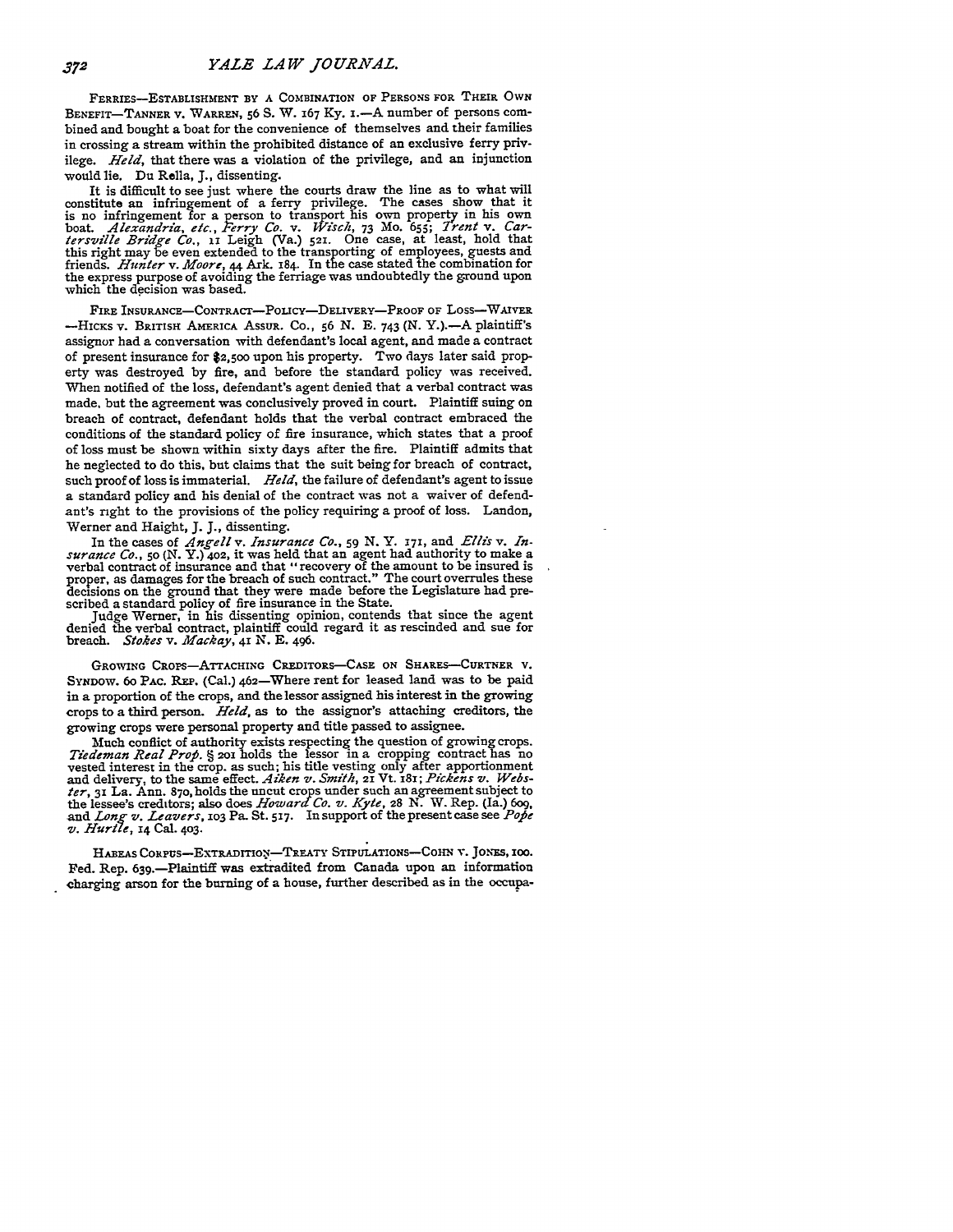tion of a shoe company. In the treaty it was stipulated that there should be -no liability for any but the offense surrendered for. The alleged house was in fact a store, the burning of which was statutory arson in Iowa, but not arson at all in Canada. *Held,* the action of the Canadian authorities in giving over the prisoner was conclusive and habeas corpus was refused.

INDIANS-CAPACITY **TO** SUE-EJECTMENT-JOHNSON V. LONG ISLAND R. Co., 56 N. **E.** 992.(N. Y.).-Plaintiff, a member of the Montauk tribe of Indians, brought action in ejectment on behalf of himself and any members of the tribe who would come in and contribute to the expense. *Held,* that Indian tribes are wards of the State and generally speaking are possessed of only such rights to appear and litigate in courts of justice as are conferred on them by statue, Vann and Landon, J. J., dissent.

Where the jurisdiction depends on the subject matter of the controversy and not upon the status of the parties, the weight of authority seems to favor<br>the right of an Indian to a standing in both the United States courts and the<br>State courts. Wiley v. Keokuk, 6 Kan. 94; *Yick Wo v. Hopkins*, 1

**INTERNAL REVENUE-STAMP** TAx-BONDS **OF** SALOON **K'EEPERS-UNITED STATES** V OWENS, District Court, **E. D,** Missouri, Fed. Rep. i6o, Page **17o.-** The question presented by the demurrer to the information in this case is. whether a dramshop keeper's bond, given pursuant to the provisions of the State of Missouri, is subject to the stamp tax of **5o** cents' imposed by the war revenue act of x898 (Inter Alia) upon all "Bonds of any description, except such as may be required in legal proceedings not otherwise provided for in this section."

*Held,* that a bond given by a saloon keeper, as one of the conditions of the granting by the State of a license, is an instrumentality employed by the State to execute and enforce its own laws in the exercise of its police powers, and does not require an internal revenue stamp, under the war revenue act of 1898. The most notable point in this case is the fact that the Court construes the bond as a part of the license. It is a well established rule t that the bond and license taken together, constitute the contract or license, therefore, as part of the license, is not liable to be taxed.

*JUDGMENT-BAR-LIBEL AND SLANDER-CORPORATIONS-UNION ASSOCIATED* PRESS v. HEATH. 63 **N.** Y. Supp. 96.-The Associated Press had published a libel on the Union Associated Press by sending it to its correspondents. For that publication a recovery was **had** against the Associated Press **by** the Union Associated Press. The defendant in this case was a publisher to whom the Associated Press had sent the libel, and he had republished it. *Held.* that the judgment against the Associated Press was no bar to a recovery against him. Van Brunt, P. **J.,** and McLaughlin, **J.,** dissenting.

Though the libel be the same, yet a different publication will give another cause of action. Every publication must be regarded as a new and distinct<br>injury. Wood v. Pangburn. 75 N. Y. 498. A recovery for the wrong by the<br>first publisher of a libel is not a satisfaction for the second publication. *v. Pangburn* (supra).' The dissenting justices maintain that the recovery against the Associated Press precludes further recovery from other publishers, as the act of sending the article, and the actual publication of it **by** the recipient, constitute a simple wrong, for which one recovery would be a complete satisfaction as to all. *Knapp v. Roche*, 94 N. Y. 329; *Lord v. Tiffany*, 98 N. Y. 412. The prevailing opinion seems supported by the greater wei zauthority.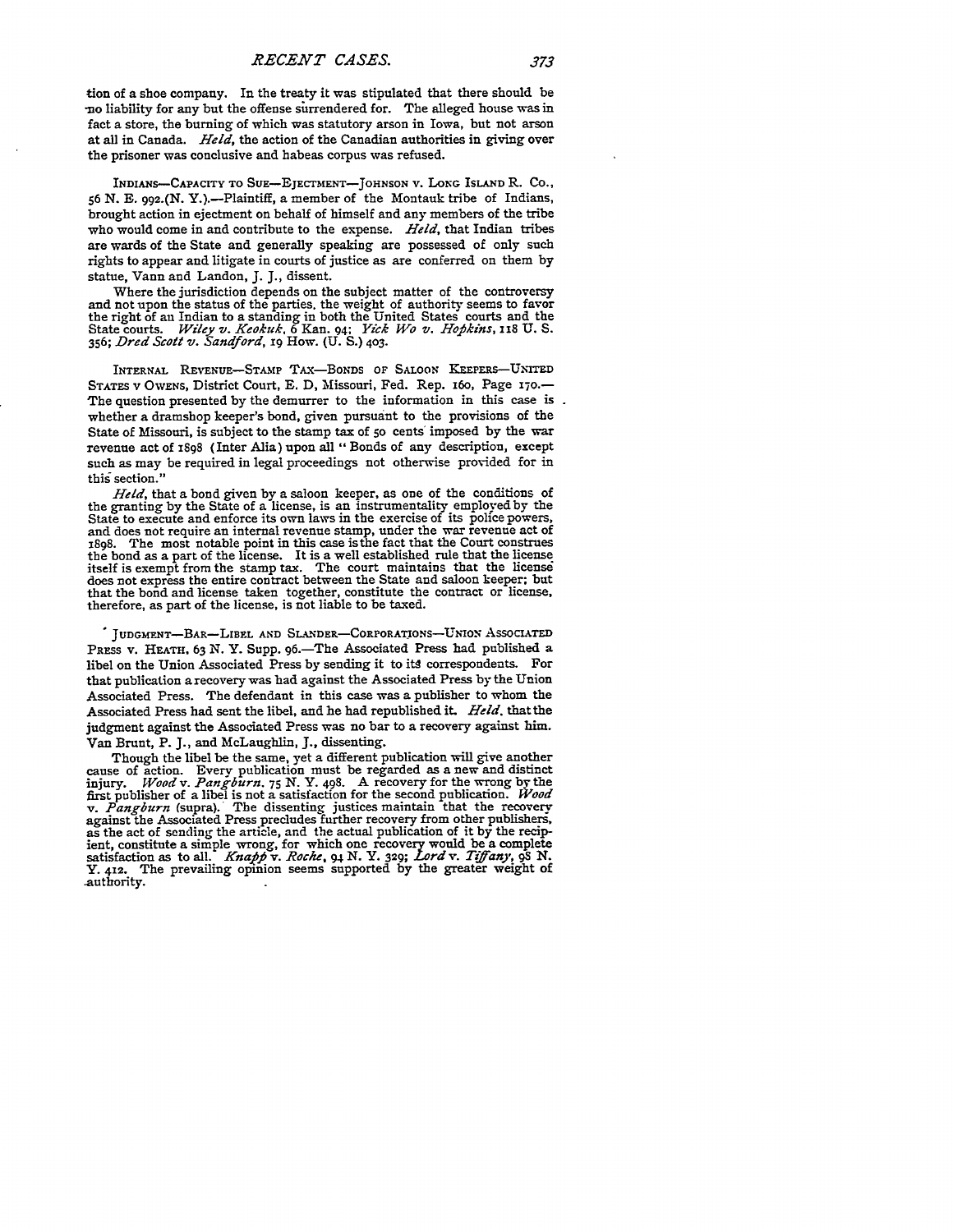LANDOWNER'S PROPERTY **IN** SUBTERRANEAN **OILS AND** GAS-OHIO OIL Co. V. **STATE** OF INDIANA, 20 Sup. Ct. Rep. 576.-A statute was passed by the Legislature of Indiana restricting the waste of oil and gas by the owner of the soil. *Held,* constitutional and not an interference with the rights of private property.

In the present case subterranean streams are held to be of the nature of things ferae naturae, and that property therein is not obtained until a reduction to possession takes place by a confining in vaults, vats or other a

LANDLORD AND TENANT-ABANDONMENT OF PREMISES-RELETTING-GRAY **V.**<br>KAUFMAN DAIRY AND ICE CREAM CO., 56 N. E. 903 (N. Y.).--Action to recover two months' rent of plaintiff's premises. Defendant abandoned leased premises of plaintiff, who then wrote to the defendant, refusing to accept his offer to surrender, stating that he would relet premises on his account and hold him responsible for any loss. Defendant did not reply, and an interview was held, and an offer of compromise was made. Said plaintiff wrote defendant that he had an offer for premises at a lower rental, and asked him if he would make good the difference. Not receiving a reply he relet, in his own name, to new tenant. *Held*, that the acts of the plaintiff operated as an acceptance of defendant's offer to surrender, as defendant's failure to reply

presumption that he had agreed to the reletting. Landon, J., dissenting.<br>Where a tenant abandons premises during his term, without fault on the<br>part of the landlord, the tenant is liable for the rent, but the landlord mus

LIBEL AND SLANDER-SUBSEQUENT CONDUCT-ADMISSION OF EVIDENCE-MATHEWS V. **DETROIT jOURNAL** Co., **82 N.** W. **243** (Mich.).-In an action, in charging that plaintiff and another were found together in a compromising position, where the evidence showed this, and earlier acts of intimacy. *Held,* that evidence of subsequent improper actions of the two together was admissible.

The general rule against the admission of proof of subsequent similar acts<br>to prove commission of an act by defendant in criminal cases, is, it is said,<br>somewhat relaxed where the offense consists of illicit intercourse b

LIFE INSURANCE-APPLICATION-FALSE STATEMENTS-POLICY-VALIDITY-STERNAMAN **v.** METROPOLITAN LIEE INS. Co., 63 N. Y. Supp. 674.—This was an action to recover the amount due on a policy issued in reliance on a statement contained in the application, and warranted true, which was in fact false, and which was written therein, by the medical examiner of the company, who knew of its falsity and who by the terms of the application was made the agent of the insured party. *Held,* the policy was void. Spring, **J.,** dissenting.

That knowledge by the insured that his statements were false renders the policy void, is undisputed. *Clements v. Indemnity Co.*, 51 N. Y. Supp. 442; also, that an insurance company may require that the person conducting

374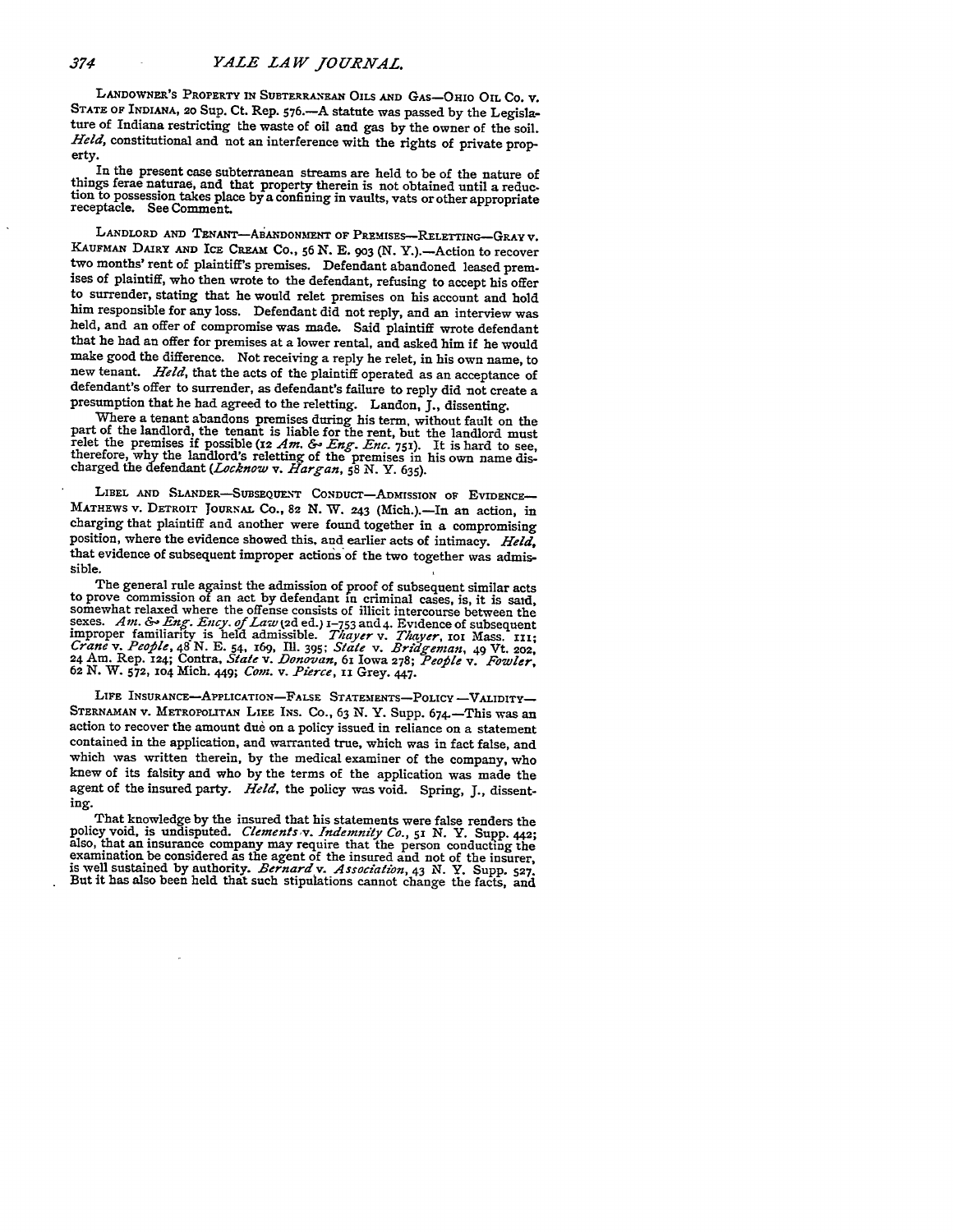that where a duly appointed agent of the company acts in its behalf, within the scope of his authority, as otherwise determined, his acts shall be binding on the company. Whited v. Germania, etc., Ins. Co., 76 N. Y. 415. ter rule seems much more equitable.

MASTER **AND** SERVANT-FELLOW SERVANT'S NEGLIGENCE-GENERAL **REPUTA-TION-KNOWLEDGE** OF MASTER-LAMBRECHT **V. PFIZER, 63 N.** Y. Supp. **59I.- <sup>A</sup>**fellow-servant, with a general reputation for incompetency, negligently pushed a truck into a shaft and thereby caused injury to the plaintiff, who was on a platform elevator below. *Held,* master not liable.

The court held that the general reputation for incompetency of a servant The court near the general reputation for incompetency of a servant<br>among his fellow servants was not sufficient to charge the employer with<br>knowledge of the same without proof of specific cases of negligence, in which<br>re

**MASTER AND SERVANT-INJURIES TO SERVANT-INSTRUCTIONS-RIBICH V.** LAKE SUPERIOR SMELTING Co., 82 N. W. 279 (Mich.).-An employee was injured **by** the explosion of a pot of molten copper which he dumped at a place where there was water. *Held,* that an instruction that it was the duty of the master to **warn** plaintiff that ad explosion might result from contact with water, and of the "nature, force, and probable effect" of such explosion, was not erroneous as imposing upon the master the duty of foretelling the precise result of any possible explosion. The master is not discharged by servant generally that the service is dangerous. *Am. & Eng. Ency. of Law (ist ed.)* 14-897. The master should inform servant of dangers likely to result from explosion from contact of hot metal with water. *McGowan v. La Plata Mining and Smelting Co.,* 3 McCrary's Rep. **(393).** See note to *Farmer v. Ant. Iowa R. R. Co., 24* N. W. **895.**

MARITIME TORTS-DEATH **FROM** NEGLIGENCE-LAw APPLIcABLE-RUNDELL **V. LA CAMPAGNIE, Ioo** Fed. 655.-Plaintiff's intestate met his death at sea in the collision of the La Bourgogne. Negligence was alleged and damages asked for. *Held*, in absence of allegation that death occurred on the ship flying the French flag, the tort must be held to have been committed on the high seas, to which the local French law is unapplicable and the general maritime law, which gives no action for death by negligence, applies.<br>This we deem to be a good interpretation of a bad law. Congress should

fill the gap in the maritime law that Lord Campell's Act did for the common law.

MARRIAGE SETTLEMENTS-SEPARATION-VALIDITY-KING V. MOLLOHAN ET **AL., 60** Pac. Rep. **731** (Kan.).-Where husband and wife by mutual agreement separated and made mutual conveyances in consideration thereof. *Held,* such

conveyances valid in law. and their reluctancy to permit the marriage status to be disturbed by agreement of the parties have led to fine distinctions among the authorities. Sir William Scott in *Mortimer* v *Mortimer*, 2 Hagg. Cous. 318, holding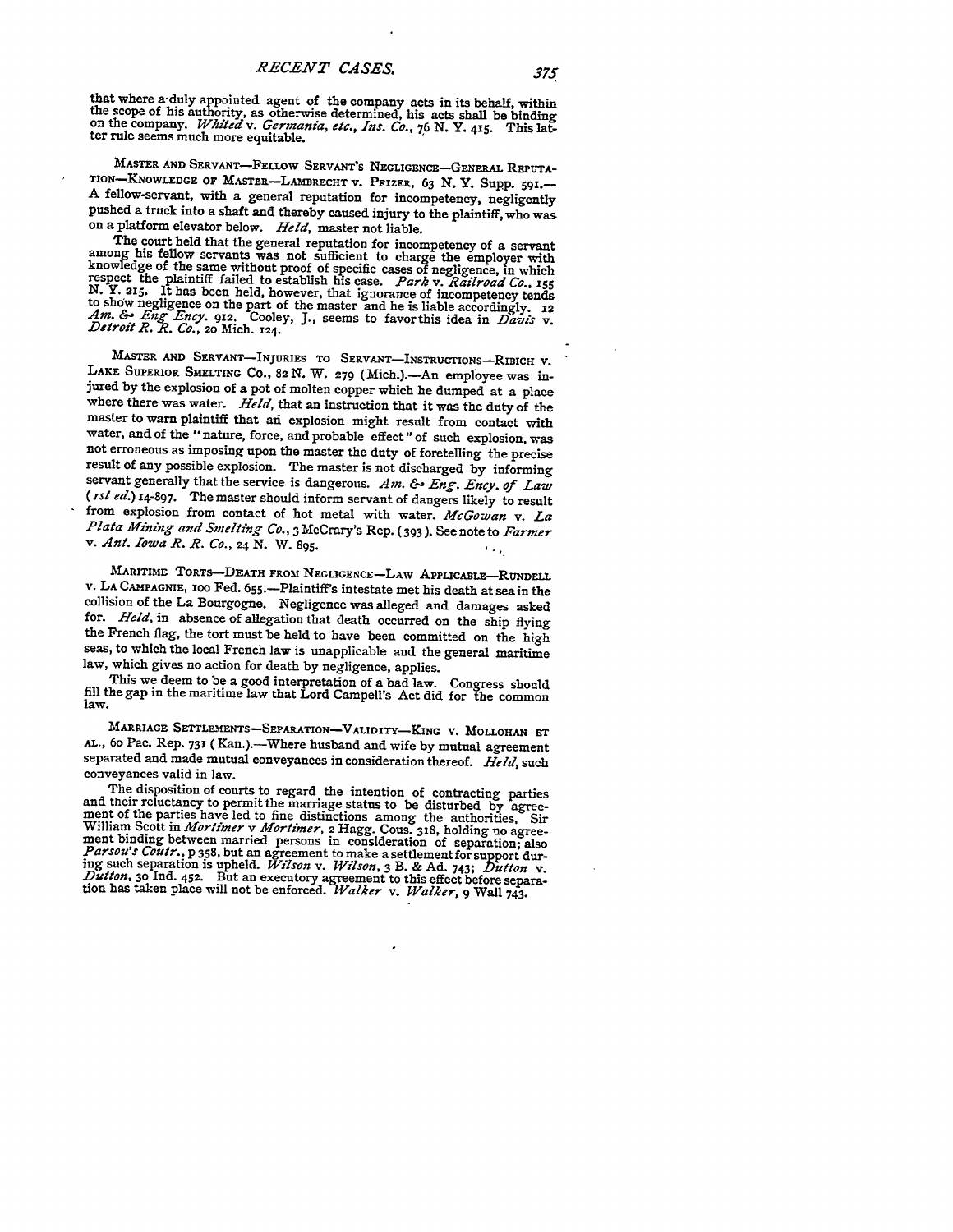MUNICIPAL **CORPORATIONS- NEGLIGENCE - EXCAVATIONS - GAS - DEATH - QUESTIONS FOR JURY-CORBIN** V. **CITY OF PHILADELPHIA,** 45 Atl. Rep. **1070.** (Penn.).-Where death of plaintiff's son was caused **by** gas at the bottom of a trench on defendant's street, while attempting to rescue another who had been overcome **by** the gas, and there was evidence that the other revived and came up unaided from the bottom of the trench, and that those who went down after the deceased came up uninjured. *Held,* that the question whether the deceased was guilty of contributory negligence was for the jury. *Linnehan v. Samfison,* 126 Mass. **5o6.**

The law has so great regard for human life that it will not impute negligence to an effort to preserve it, if the effort is made with a reasonable regard

for the rescuer's own safety. *Eckert* v. Raiload Co., 115 N. Y. 22.<br>Mitchell J., Green C. J., Fell J., dissenting. That there is no well<br>recognized principle of law to sustain the results arrived at, only an admiration for heroism, which has no proper place in the administration of justice.

NEWS AGENCIES-MONOPOLIES-INTE-OCEAN **PUBLISHING CO.** v. **ASSOCIATED** PRESS, 56 N. E. 822 (Ill.).-This is a petition for an injunction to prevent the appellee from expelling appellant from membership in the Associated Press Publishing Co, for an alleged violation of one of its by-laws forbidding a member from publishing any news not obtained from, or with the consent of the association. *Held,* a provision in the by-laws of a corporation organized to gather and sell news to newspapers, and in the contract with the publisher of a newspaper, that one receiving news from it shall not receive news from any other corporation, which its directors shall declare antagonistic to it, is void, as creating a monoply.

If this decision is followed **by** other courts it must surely have considerable effect, since it makes news agencies, and other companies of a like nature, quasi-public corporations, and as such, subject to the laws governing them, one of which is the prohibition of monopolies injurious to the public. See **Comment.**

**OIL** *AND* **GAS LEASES-CoNDITION PRECEDENT-FORFEITURE-HUGGINS V.** DALEY, **99** Fed. Rep. 6o6.-Where a lease was given to bore and work gas and oil wells on leasor's land, the consideration being one dollar and a royalty on the products obtained, with a forfeiture clause stipulating for the payment of **\$50** in case of failure to bore a well within ninety days, it was held that the failure to comply **by** completing a well in ninety days made the lease voidable, this being a condition precedent and the whole consideration.

Such leases are construed against the grantee. *Oil Co. v. Fretts, <sup>152</sup>* Penn. St. **451, where** the whole consideration is the performance, this makes it a condition precedent. *New Orleans v. Texas &- P. R. R.,* **171 U. S.** 334. and such condition was not relieved by the provision to forfeit \$5o for failure to comply. Such a lease vests no present title until the condition has been fulfilled, and failure to explore made the lease a *nudum pactum.*

RAILROADS--WRONGFUL EJECTMeNT OF **PASSENGER-DAMAGES--BADER V.** SOU. **PAC. CO., <sup>27</sup>**South. Rep. 584 (La.)-Where plaintiff had paid the fare to his destination, but was erroneously evicted some distance before reaching his destination, and proceeded to walk there instead of taking the next train, and was injured. *Held,* no recovery.

The doctrine that one injured by the careless or willful act of another, must use ordinary care to keep the damages to the smallest amount is carmust use ordinary care to **keep** the damages to.the smallest amount is car- ried, in the present case, **to the** extent of holding, that if one have money **to** ride, but walks, and is injured, such care is not exercised. *Beers v. Board,* **35** La Ann. **1132;** *Sfiry v. RY. Co.,* 73 Mo. **App. 203.**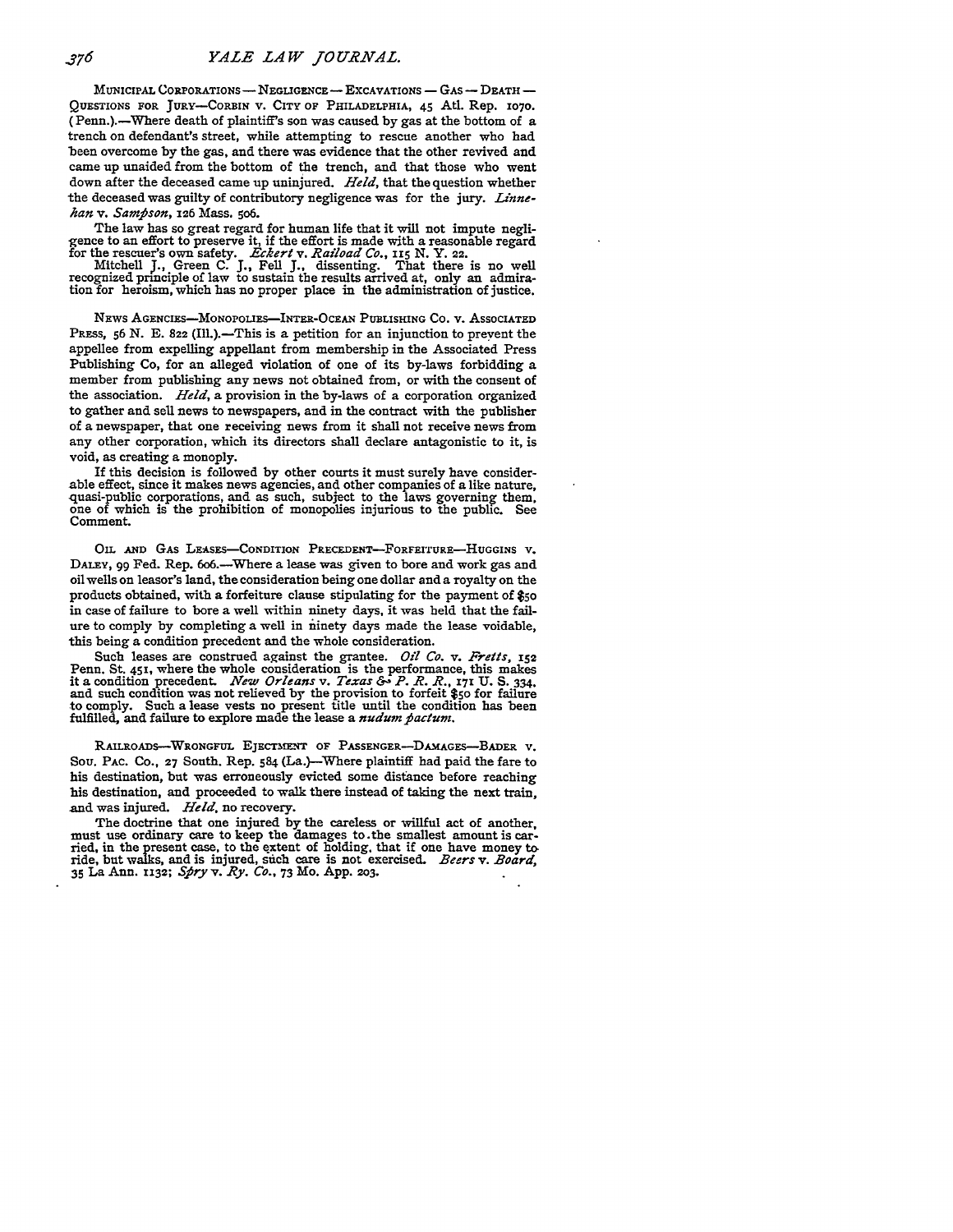RECEIVERs-BONDS-LABILITY OF SUEETY-GoOD FAITH-LESrEx v. LAW-YERS' SURETY Co., 63 N. Y. Sup. 804 (App. Div.).-An action, based on a receiver's disobedience of an order of the appellate court requiring him to pay out money, was brought against the surety on the receiver's bond. *Held,* that the defendant may show excuse for the apparent disobedience. Van Brunt, P. **J.,** and McLaughlin, **J.,** dissenting.

When a receiver disobeys an order of court, his surety cannot be held liable unless by express terms to such orders he is brought himself into privity with his principal. Thompson v. McGregor, 81 N. Y. 592; Douglass v. Howland, 24 Wend. 25. order of the Appellate Court the receiver had paid the money in pursuance of<br>an order of the trial court, which the Appellate Court reversed. Lovett v.<br>Ger. Ref. Church, 12 Barb. 67; Simpson v. Hornbeck, 3 Lans. 53. Whethe

SLANDER-PROVINCE **OF** TURY-FRIEDBURG v. **NUDD, 60** Pac. Rep. **(Kan.)** *476.-Held,* in an action for slander, that the province of the jury extends not only to determining the language used, but also to construing what it means, and instruction is error to the effect that **if** the jury find certain words were used, then they must find slander therefrom. The entire question is held one of fact. *Royce v. Maloney,* **5** AUt. (Vt.) 395; *Riddell v. Thayer,* **127** Mass. 487; *Vanderlifi* v. *Roe,* **23** Pa. St. 84. But this doctrine is qualified, Judge Starrett dissenting, in *Ry. Co. v. McCurdy,* 8 AUt. (Pa.) **230.**

**STATUTE** OF LIMITATIONs-BuRDEN **OF** PROoF-GuPToN v. HAWKIns, **35 S. E. 229 (N.** C.).-Where in an action on a bond the statute **of** limitations was pleaded as a defense. *Held,* the burden of proof is on the plaintiff to prove that the statute has not run. *Grant v. Burgwyn,* 84 **N. C.** 560; *Brice* v. *Brice,* 2 **Ind. 87.**

STATUTES OF LIMITATION-WHICH GOVERNS-STATUTORY LIABILITIES-BR NswICK TERM. Co. v. NAT. BANK OF BALTIMoRE, **99** Fed. Rep. *635.-Held,* in an action brought in Maryland v. defendant bank as a stockholder in an insolvent Georgia bank on a liability created **by** statute, the Georgia statute of limitations and not the Maryland one governs. Brawley, **J.,** dissenting. The general rule is that the **lex** fori controls the remedy, and the statute of limitations pertains to the remedy. The statute of the State, therefore, in which the action is brought applies. But where the liability is purely a statutory one, it apparently forms an exception to the rule. The *Harrisburg*, 119 U. S. 199; *Flash v. Conn.,* **109 U. S. 371;** *Fennell v. Southern Kas. R. R.,* 33 Fed. Rep. **427,** seems to indicate this. It is clear that no action can be maintained anywhere on such a liability when the statute has **run** against it in the State giving it. *Krogg v. A. & W. P. R. R.,* **77** Ga. o2; *Eastwood* **v.** *Kennedy,* 44 **Md. 563;** *Halsey v. McLean,* 12 Allen (Mass.) 439; *P. R. R. v. Hine,* 25 Ohio St. **629.** So it seems only fair, as this case holds, to compensate for this restriction **by** allowing the action to be maintained till it is barred in the State creating it.

TRADE-MARK -- CORPORATE NAME-Exclusive RIGHT-HYGEIA DISTILLED WATER Co. v. HVGEIA ICE Co., 45 Atlan. 957 (Conn.). - The plaintiff had adopted the word" Hygeia" as a trade-mark to designate its product of distilled water and beverages made therefrom. The defendant adopted the same word to designate its products and was sued **by** the plaintiff for infringement. *Held,* that the defendant could be enjoined.

This case is peculiar, in tha tthe word "Hygeia" permits of two separate and distinct meanings. The word originally was used as the name of a mytho